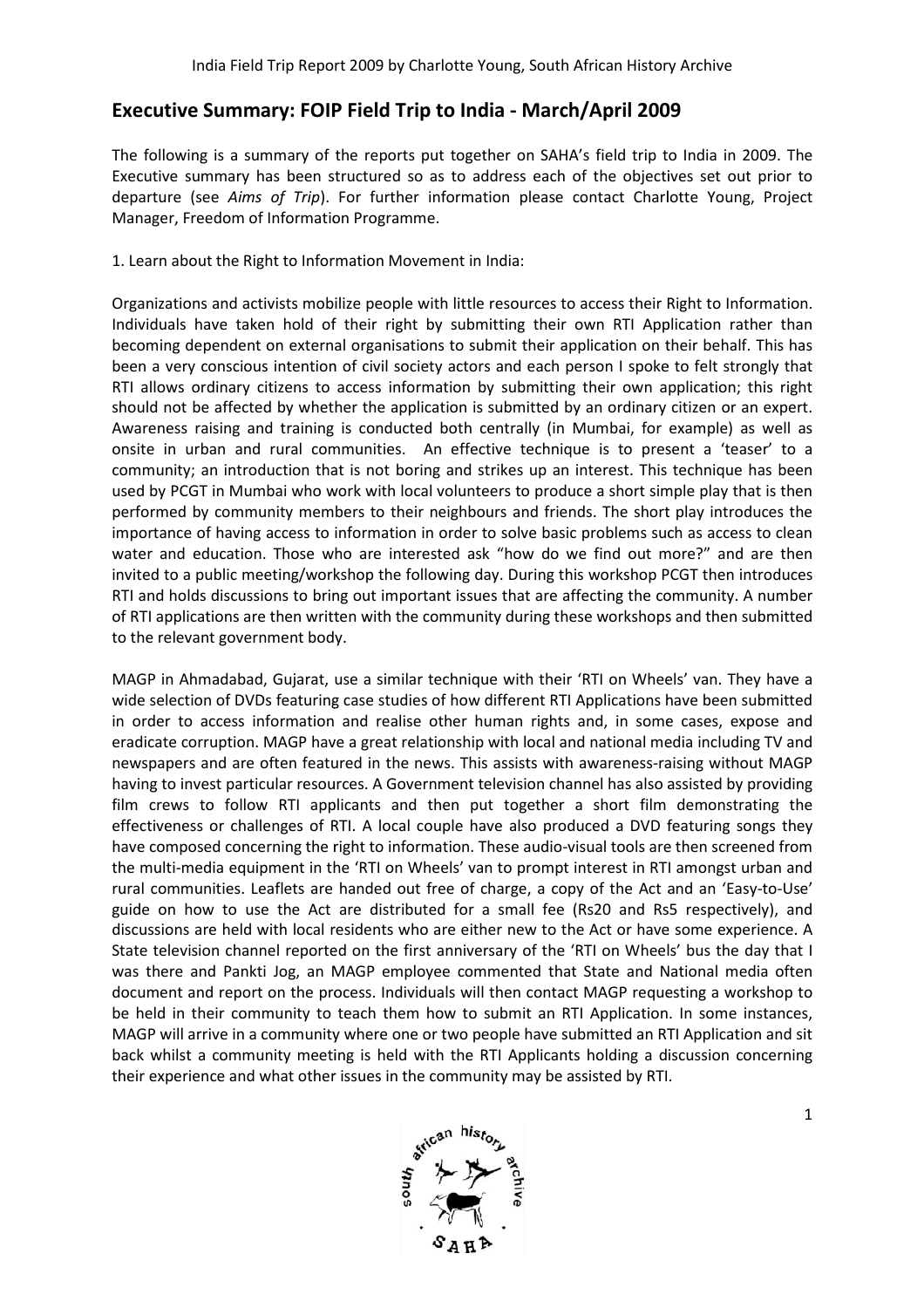Every organisation I met with had a firm conviction that RTI can and should be used by ordinary citizens; that their role is merely to raise awareness and offer assistance when necessary. Unlike submitting a PAIA Request in South Africa, an RTI Application is very simple; there is no complicated form to complete. This means that, in the majority of cases, ordinary citizens will submit an RTI Application after (or during) attending one public meeting/workshop and will only require more specialised assistance if and when their request for information is refused. A number of facilities are provided for this purpose including drop-in clinics, an RTI Helpline, RTI Community Radio (talk show) provided for this purpose including drop-in clinics, an RTI Helpline, RTI Community Radio (talk show)<br>and a TV programme where viewers phone in and have live discussions with panellists. In some cases government officers will make use of these services as well. In Gujarat, government officers are trained on the Right to Information Act as part of their core training by a government owned training agency, the Sardar Patel Institute of Public Administration (SPIPA).

2. Learn about how the National Coalition of People for the Right to Information (NCPRI) Operates.

The National Coalition of People for the Right to Information (NCPRI) was founded in the 1990s and was instrumental in pushing for a law recognising the people's right to access information. Its membership grew from a handful of activists in Delhi and Rajasthan to include representatives working in RTI from civil society throughout the country. It does not, however, claim to or actually represent the views of all RTI activists. Some individuals identified a number of problems with the way it operates and its inability to conduct a comprehensive consultation process. The NCPRI shares information with its network concerning the RTI Act, provides submissions to government on important issues affecting RTI (NCPRI played an important role ensuring 'file notings' are disclosed in terms of RTI), publishes important information on its website, holds public meetings where politicians are invited to speak publicly about issues concerning RTI, conducts research and organises an annual national convention.

The NCPRI Annual National Convention is held in a different part of the country each year over three days where activists, information commissioners, government representatives and ordinary citizens meet to discuss and construct solutions to issues concerning the RTI Act. Workshops are also held to provide training on important issues related to RTI. Discussions are facilitated in a constructive format so that individuals share their positive and negative experiences, government has the opportunity to present their views and organisers facilitate a constructive resolution. Funding for these and other NCPRI activities comes from personal and group donations. Membership and membership fees (Rs50 per year or Rs500 for lifetime membership) for the NCPRI are voluntary. Office space is provided free of charge to NCPRI by the RTI Analysis Assessment Group (RAAG) in Delhi. There is a working committee of thirty people consisting of equitable geographic representation. Six committee meetings are held in Delhi every year with a fixed agenda and travel costs are assisted for those most in need. Volunteers provide support for the main work of the NCPRI and Ankita Anand, secretary of the NCPRI, is currently funded through a scholarship with the Indian Friends Association. The NCPRI does not provide a Shadow Report on the implementation of RTI however it does issue statements and submit newspaper articles and opinion pieces if government does something against the objects of the Act or in relation to an amendment or new Act that threatens the people's right to information. In a me invited to speak publicly about issues concerning RTI, conducts rese<br>al national convention.<br>PRI Annual National Convention is held in a different part of the country eare<br>nere activists, information commissioners, elhi. There is a working committee of thirty people consisting of equitable geographic<br>epresentation. Six committee meetings are held in Delhi every year with a fixed agenda and travel<br>osts are assisted for those most in n cles and opinion pieces if<br>in to an amendment or new<br>etworks for SAHA and South

3. Share knowledge of the PAIA Movement in South Africa and set up Networks for Africa with India.

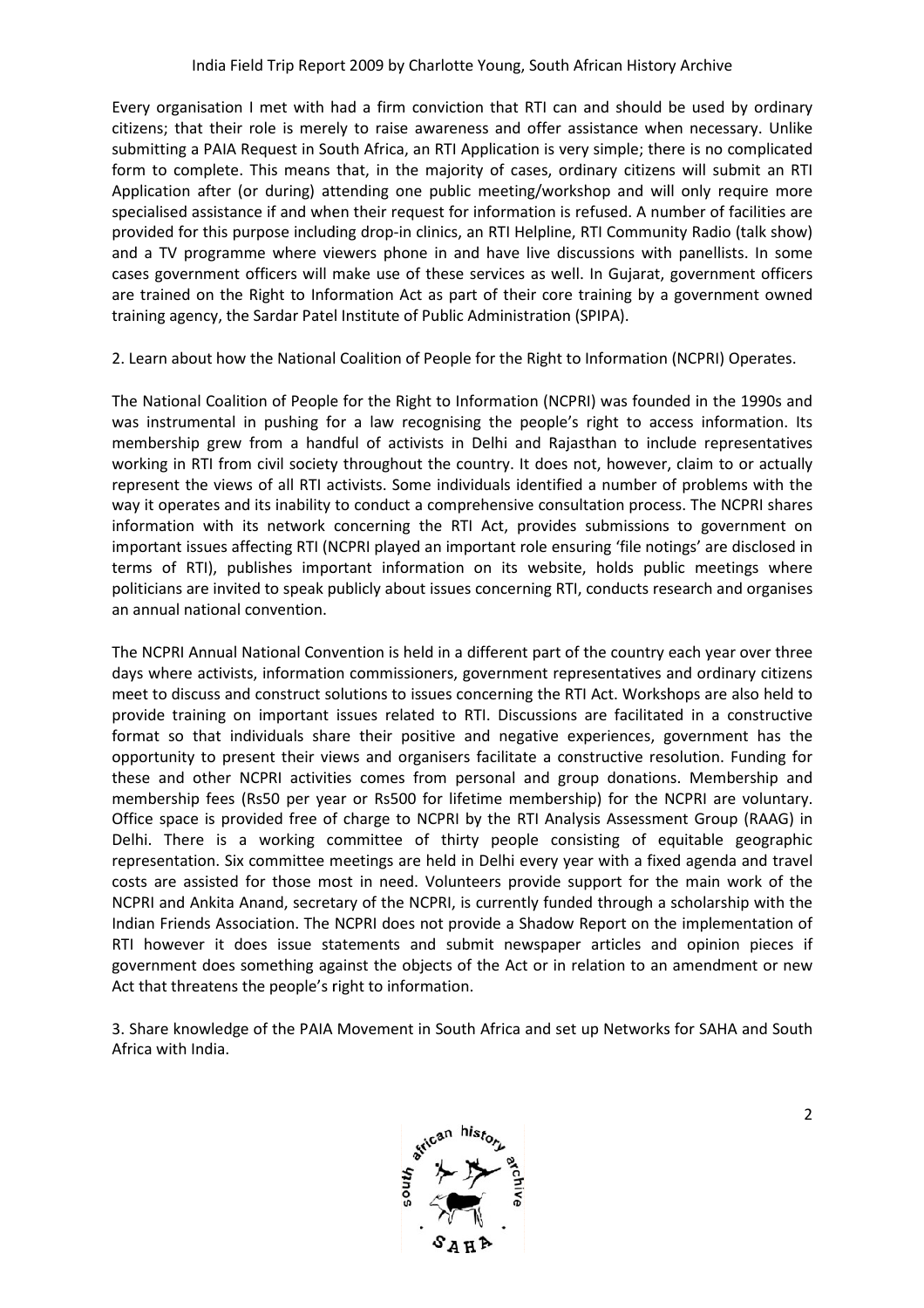I presented the freedom movement in South Africa during many of my interactions with civil society and government, distributing leaflets detailing the work done by SAHA, as well as explaining the evolution of PAIA and which organisations and individuals have been key actors. A number of case studies from South Africa were used to illustrate experiences of the strengths and weaknesses of PAIA. This included a discussion with information commissioners, journalists and civil society activists about the importance of having an independent Information Commissioner Commissioner. I met with over thirty people working in RTI including representatives from Mahati Adhika Gujarat Pahel (MAGP), Mazdoor Kisan Shakti Sangathan (MKSS), Public Concern for Government Trust (PCGT), RTI Analysis Assessment Group (RAAG), Commonwealth Human Rights Initiative (CHRI), Gujarat State Information Commission, India National Information Commission, Karnataka State Information Commission, Times of India, DNA Newspaper, Kabir, Janpath, National Campaign for People's Right to Information (NCPRI), Parivartan. A write up and/or transcripts of meetings with each of these bodies is available by downloading the relevant report from SAHA's website or contacting the FOIP team directly. Resources and information leaflets about most of these bodies, including DVDs and 'easy to use' guides, is also available from SAHA's archives. Please contact **archives@saha.org.za** for further details. er, Kabir, Janpath, National Campaign for People's Right<br>e up and/or transcripts of meetings with each of these<br>vant report from SAHA's website or contacting the FOIP

## 4. Information Commissioner

Information Commissions were created at the national and state level at the time of enacting the RTI Act. Sections 12 – 20 of RTI set out the provisions for the Central Information Commission (national), State Information Commission and detail the powers and functions of the ICs including appeals penalties.

The IC plays an independent role and makes decisions on internal appeals (first appeal and second appeal). If an RTI application reaches the second appeal process the Information Commissioner will hold a tribunal, inviting the applicant and the relevant PIO to a public hearing at the central IC office. The PIO is welcomed to submit a response in writing to the second appeal however the IC does not read this response prior to the hearing. Each IC I spoke with was dealing with a huge backlog of appeals and some activists are very critical about the failure of some IC's to deal timeously with important appeals. Some activists believe the position of Information Commission is viewed by senior bureaucrats as a well-paid form of retirement however each of the IC's I spoke with disputed this claim. Currently there are two former journalists and one former activist holding the position of Information Commission in India; every other Information Commissioner at both the national and state level is a former bureaucrat. The recruitment of Information Commissioners is a further topic of contention. This is not a transparent process and it is not clear how any of the IC's were recruited. Most activists and some commissioners that I spoke with agree that this is a huge flaw in the ability of the Information Commission to play a strong, respected and independent role in bringing greater openness and accountability to India. e Information Commission and detail the powers and functions of the ICs including appeals<br>alties.<br>IC plays an independent role and makes decisions on internal appeals (first appeal and second<br>eal). If an RTI application re expansion bureaucrats as a well-paid form of retirement however each of the IC's I spoke with disputed<br>is claim. Currently there are two former journalists and one former activist holding the position of<br>formation Commissi

Nonetheless, every person I spoke with believes the existence of the Information Commission at state and national level plays a crucial role in implementing the RTI Act. RTI hearings are informal and give both applicants and PIOs the opportunity to present their case in a public space. Whilst there is a claim that some ICs are biased and too lenient on government officials, they do have the power to make a ruling concerning fines as well as ordering the disclosure of records within a certain timeframe. The State Information Commissioner of Gujarat, Mr Narayan Das, then holds follow-up hearings to ask the PIO and the applicant if his ruling has been enacted. For example, a PIO will be timeframe. The State Information Commissioner of Gujarat, Mr Narayan Das, then holds follow-up<br>hearings to ask the PIO and the applicant if his ruling has been enacted. For example, a PIO will be<br>ordered to provide the rec



3